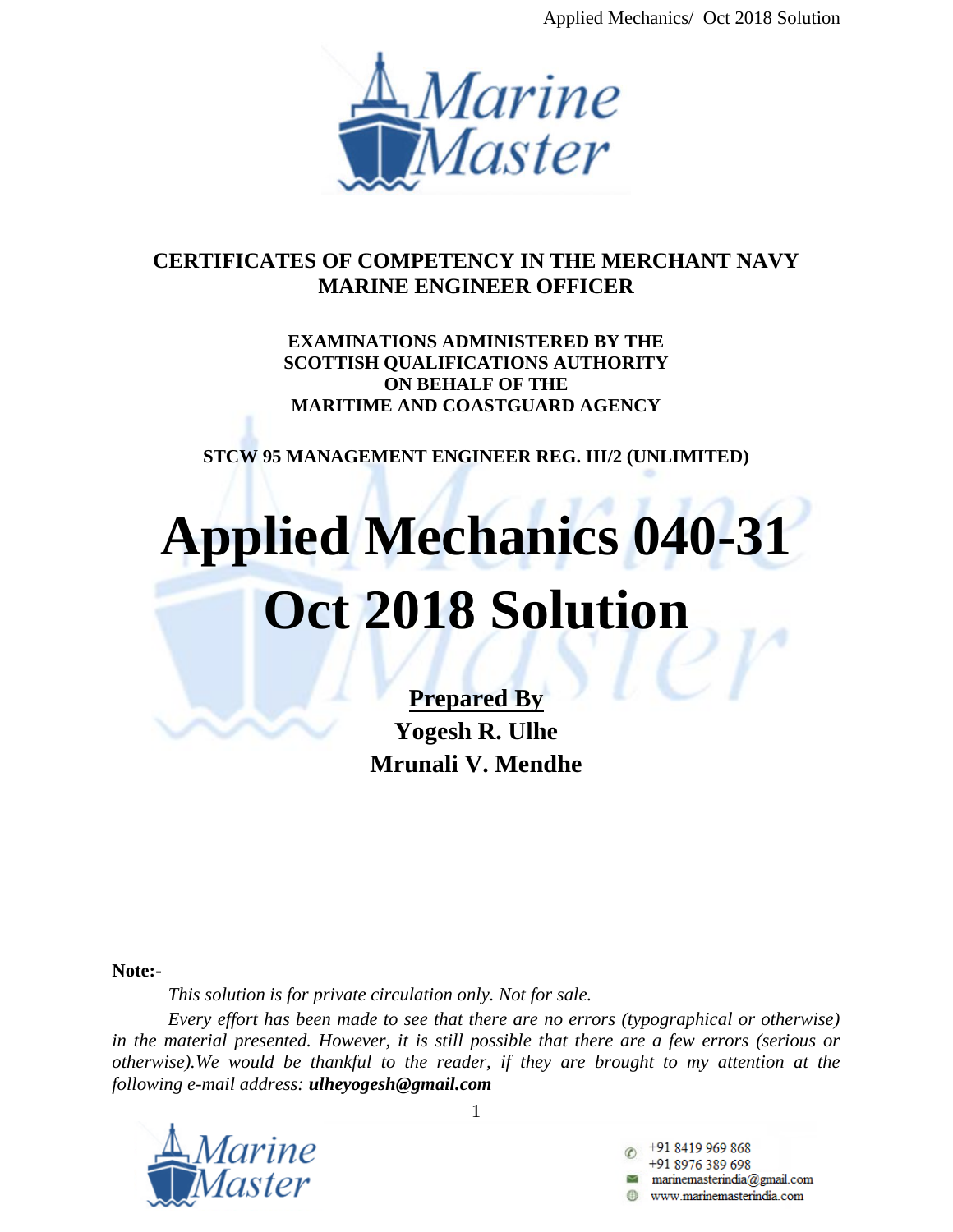**A body of mass 100 kg is to be pulled along a horizontal plane, where the coefficient of friction between the contact surfaces has a constant value of 0.4.**

**If a force is applied to the body at an angle of 45<sup>o</sup> above the horizontal plane:**

**(a) sketch the force diagram indicating the interacting forces and relevant angles; (4)**

**(b) calculate EACH of the following:**

- **(i) the magnitude of the force that will slide the body at constant speed; (6)**
- **(ii) the magnitude and direction of the minimum force that will move the body. (6)**

**Solution-**



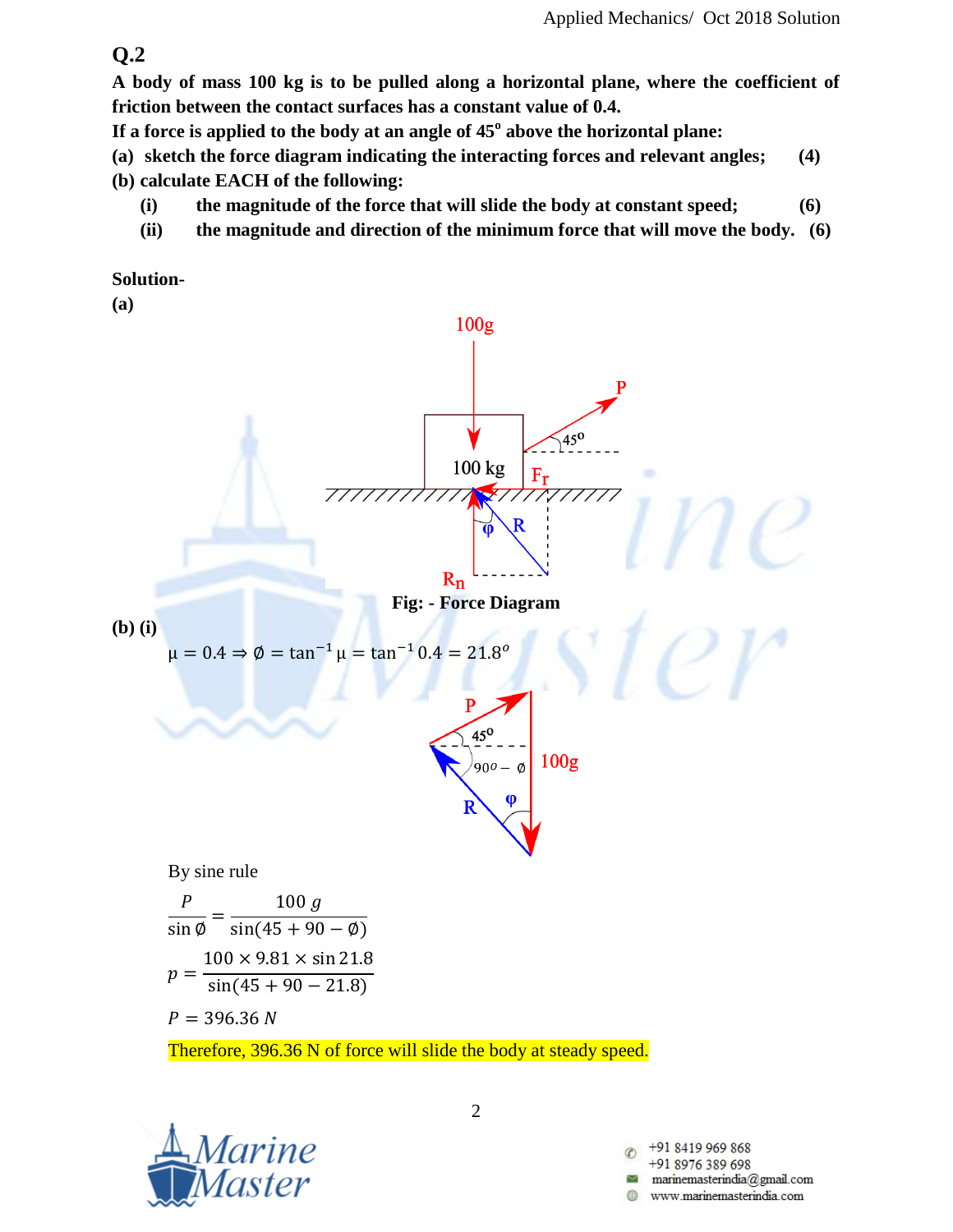

![](_page_2_Picture_2.jpeg)

+91 8419 969 868 C +91 8976 389 698  $\label{eq:main} \text{marianemasterindia} @ \text{gmail.com}$ www.marinemasterindia.com A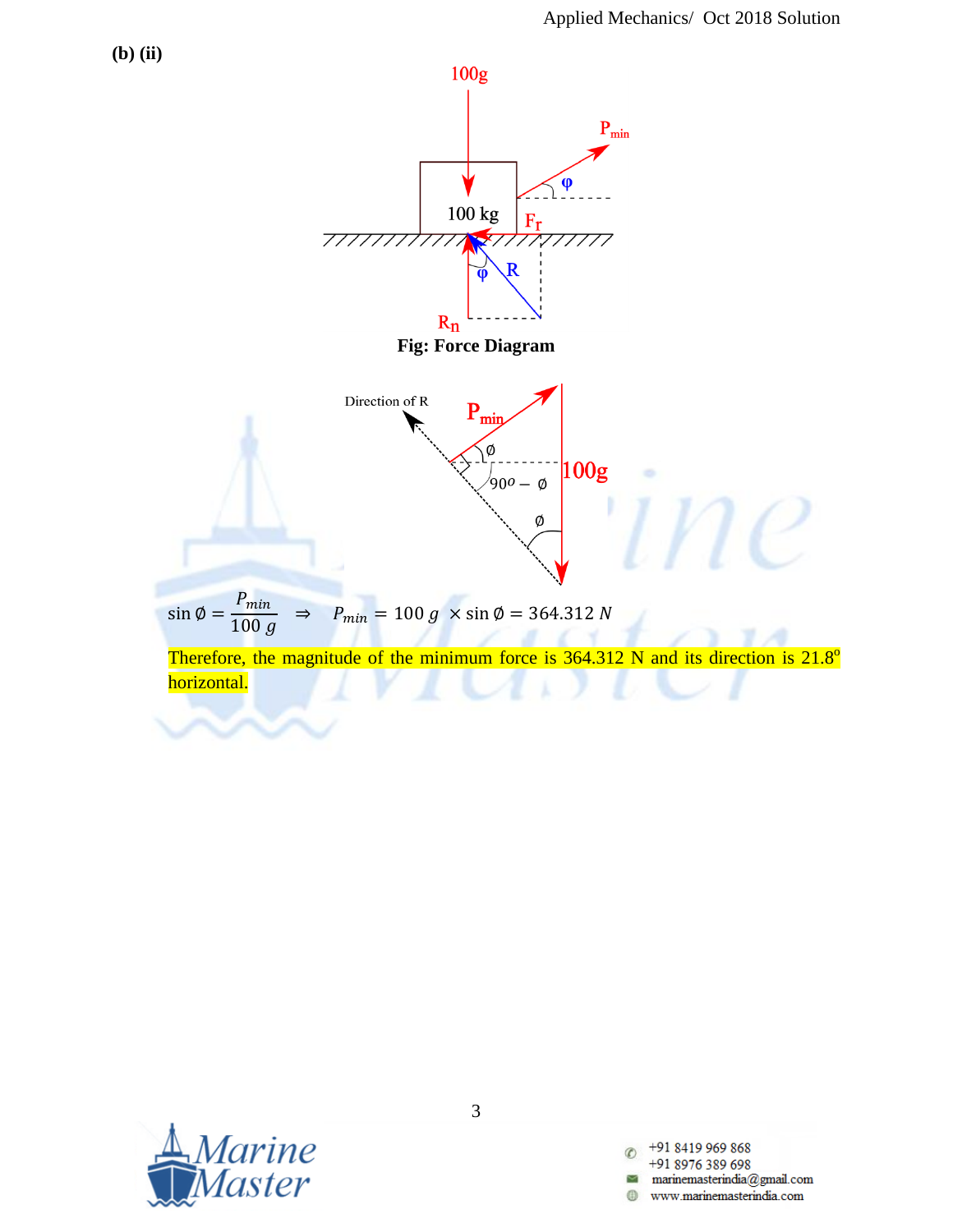**A single-start worm rotates a 50-tooth worm-wheel in a simple lifting machine. The system is driven by an effort wheel that is 250 mm in diameter.**

**(a) If the effort required lifting a mass of 700 kg is 125 N with an overall efficiency 35%, calculate EACH of the following;**

| (i)   | the mechanical advantage of the lifting machine; |     |
|-------|--------------------------------------------------|-----|
| (ii)  | the velocity ratio of the lifting machine;       | (2) |
| (iii) | the diameter of the load wheel;                  | (4) |

- **(iv) the time taken to raise the load 1.5 m if the effort wheel rotates at a constant speed of 50 rpm; (4)**
- **(b) Sketch the arrangement (4)**

#### **Solution-**

$$
t = 50
$$
,  $D_{Effort} = 250$  mm = 0.25 m,  $W = 700$  kg = 700g N = 6867 N,  
 $P = 125$  N,  $\eta = 35\% = 0.35$ 

**(a)(i)**

 $\boldsymbol{M}$ W  $\overline{P}$  $=$ 6  $\mathbf{1}$ 

Therefore, the mechanical advantage of the lifting machine is 54.936.

**(a)(ii)**

$$
\eta = \frac{Mechanical Advantage}{Velocity Ratio} = \frac{MA}{VR}
$$

$$
VR = \frac{MA}{\eta} = \frac{54.936}{0.35} = 156.96
$$

Therefore, the velocity ratio of the lifting machine is 156.96.

**(a)(iii)**

For single start worm and worm wheel

$$
VR = \frac{D_{Effort} \times t}{D_{Load}}
$$
  

$$
D_{Load} = \frac{D_{Effort} \times t}{VR} = \frac{0.25 \times 50}{156.96} = 0.0796 \text{ m} = 79.6 \text{ mm}
$$
  
Therefore, the diameter of the load wheel is 79.6 mm.

**(a)(iv)**

Distance moved by the load  $= 1.5 m$  $N_{Effort} = 50$  rpm

![](_page_3_Picture_20.jpeg)

4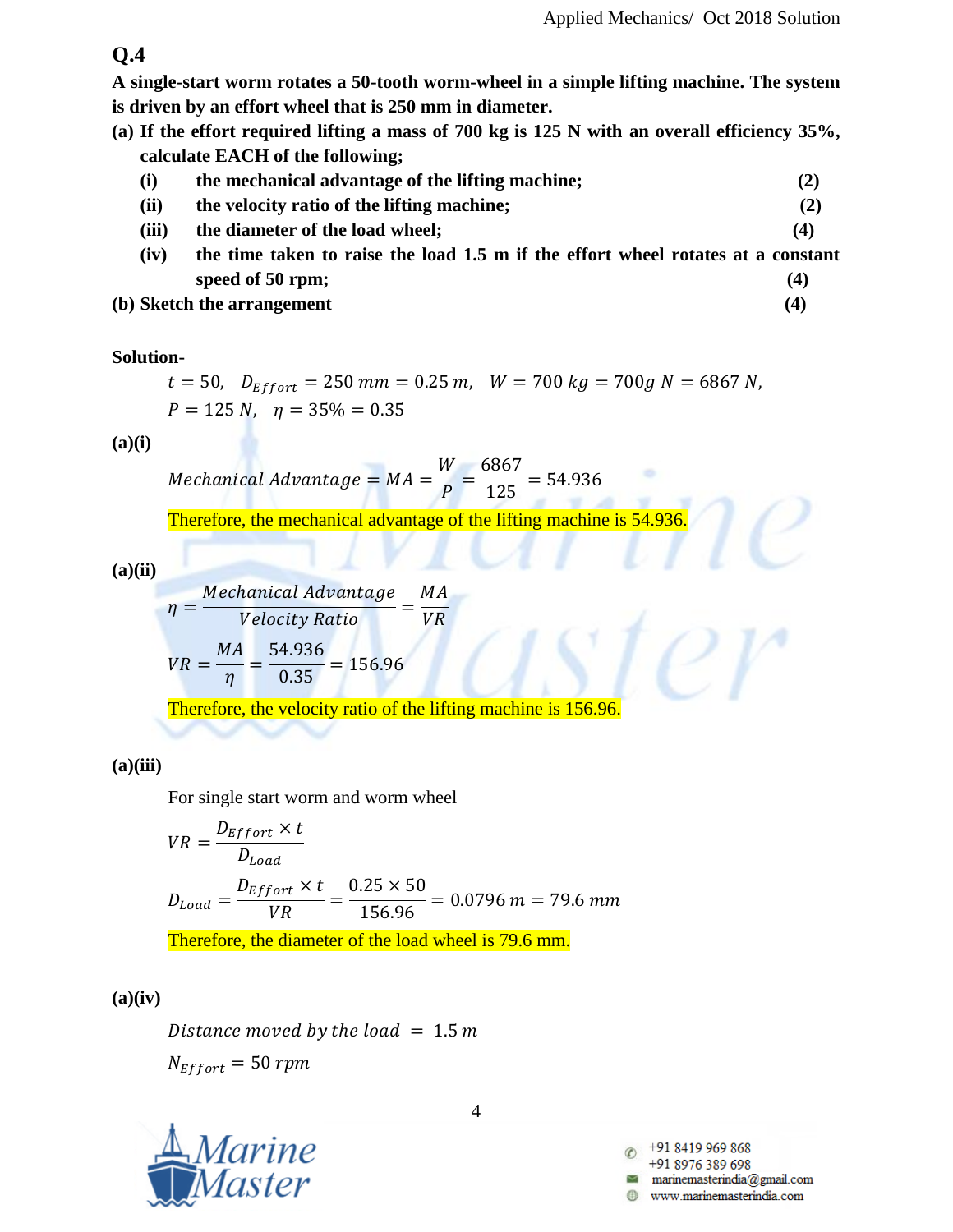V  $\boldsymbol{D}$  $\boldsymbol{D}$ 

Distance moved by effort =  $VR \times Distance$  moved by load = 156.96  $\times$  1.5  $= 235.44 m$ 

V  $\overline{c}$ 6  $\times$  $\overline{D}$  $\overline{c}$  $=$  $\overline{\mathbf{c}}$ 6  $\times$  $\boldsymbol{0}$  $\overline{c}$  $=$ 

Time taken by load to move 1.5  $m =$  time taken by effort to move 235.44 m

$$
=\frac{Distance\ moved\ by\ effort}{Velocity\ of\ effort}=\frac{235.44}{0.6544}=359.78\ sec
$$

Therefore, time taken by the load move 1.5 m is 359.78 sec.

![](_page_4_Figure_7.jpeg)

**Fig:- Worm and Worm-Wheel**

![](_page_4_Picture_9.jpeg)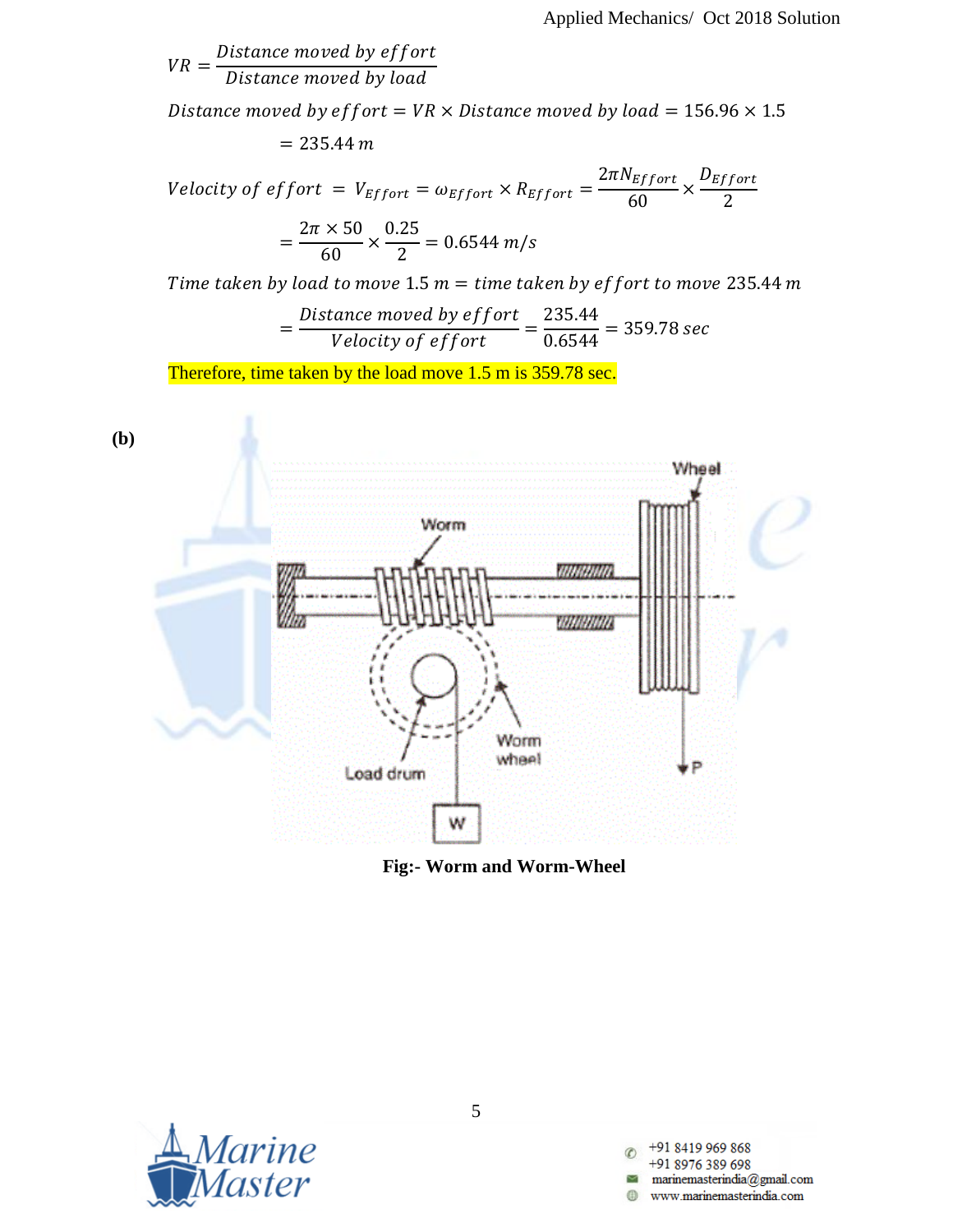**A piston reciprocates with simple harmonic motion when driven by an engine with a constant speed of 120 rpm. When the piston is 0.75 m from mid-stroke position it has an instantaneous velocity equivalent to 0.6 of its maximum velocity.**

**Calculate EACH of the following:**

- **(a) the stroke of the engine; (8)**
- **(b) the velocity of the piston when it is 0.7 m from top dead centre; (4)**
- **(c) the maximum acceleration of the piston. (4)**

**Solution-**

![](_page_5_Figure_8.jpeg)

## **(a)**

 $Stroke = 2 \times R = 2 \times 0.9375 = 1.875 m$ Therefore, the stroke of the engine is 1.875 m.

![](_page_5_Picture_11.jpeg)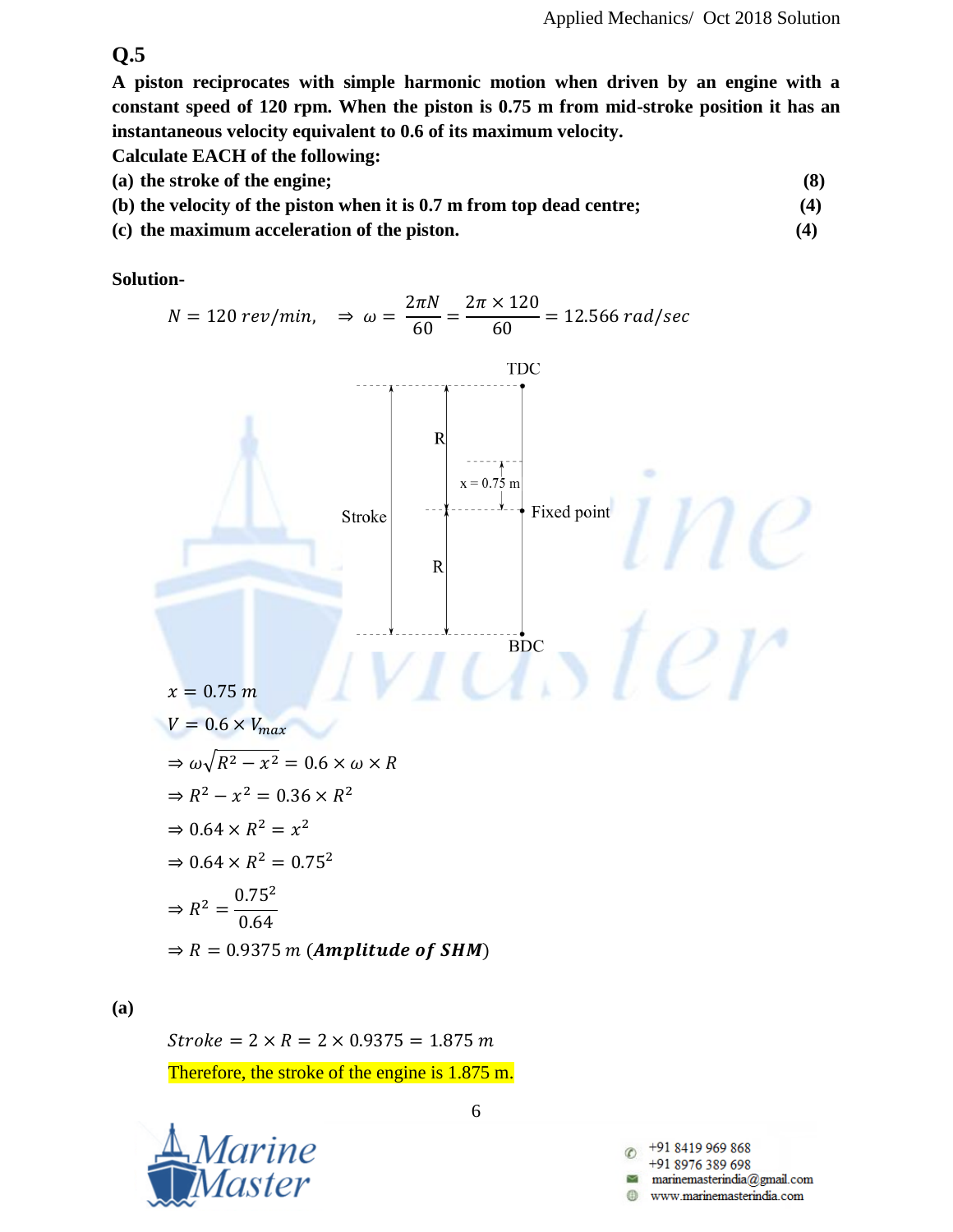![](_page_6_Figure_1.jpeg)

 $x = R - 0.7 = 0.9375 - 0.7 = 0.2375$  m

 $v = \omega \sqrt{R^2 - x^2} = 12.566\sqrt{0}$ 

**Therefore, the velocity of the piston when it is 0.7 m from TDC is 11.396 m/s.**

Taster

**(c)**

$$
a_{max} = \omega^2 \times R = 12.566^2 \times 0.9375 = 148.03 \, m/s^2
$$

Therefore, the maximum acceleration of the piston is  $148.03$  m/s .

![](_page_6_Picture_8.jpeg)

+91 8419 969 868 +91 8976 389 698 www.marinemasterindia.com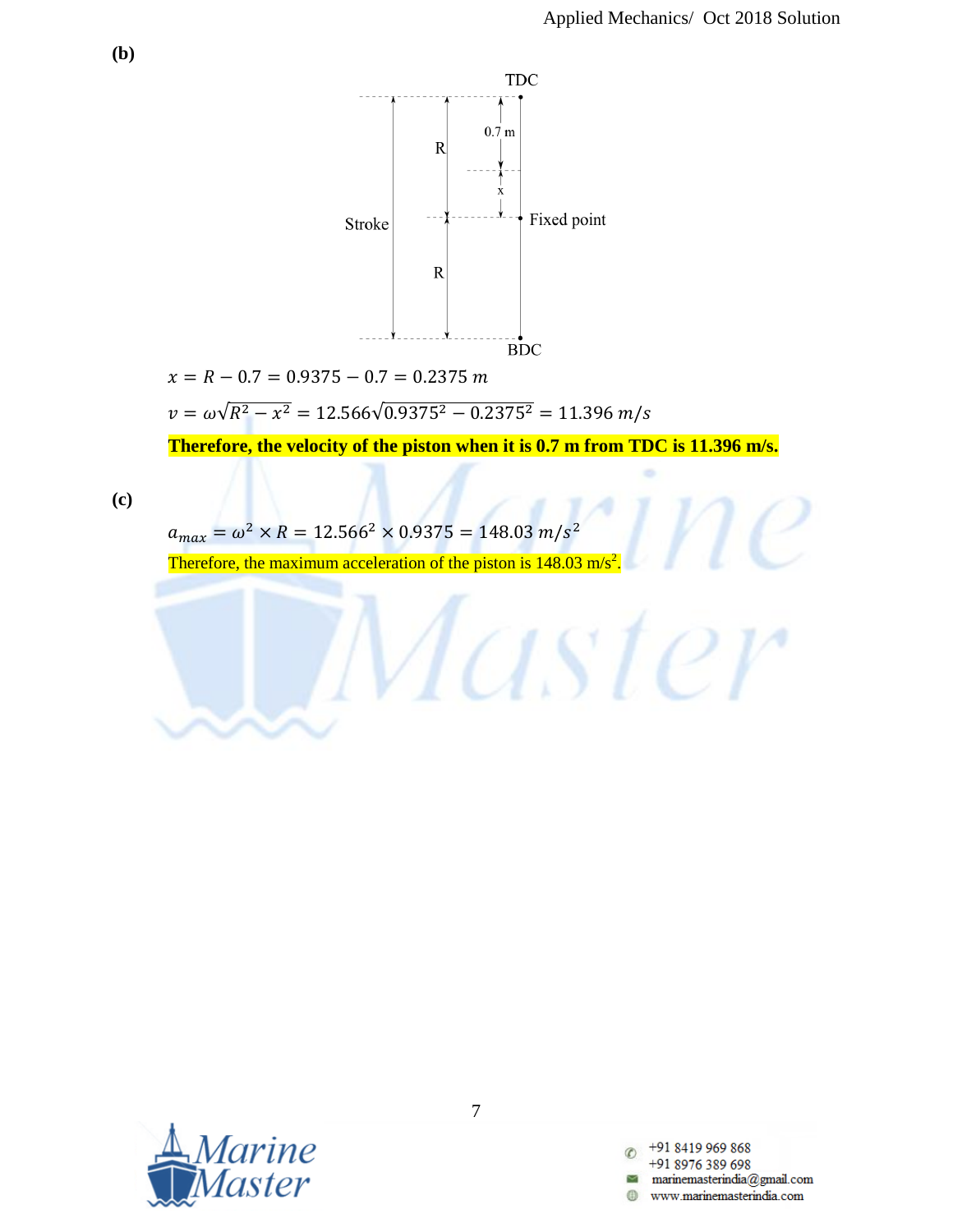**A loaded truck of mass 5 tonne is travelling on rails at 7 m/s and collides with an unloaded truck of mass 2 tonne travelling at 3 m/s in the same direction. After collision the trucks move as a single body:**

|  | (a) Define the terms <i>elastic</i> and <i>inelastic collisions</i> ; |  |
|--|-----------------------------------------------------------------------|--|

- **(b) Calculate EACH of the following:**
	- **(i) the velocity of the combined mass; (6)**
	- **(ii) the change in kinetic energy; (4)**
	- **(iii) the distance travelled by the trucks after the collision against a constant resistive force of 1400 N.** (4)

#### **Solution-**

**(a)**

**Elastic collision**: - In this type of collision, total kinetic energy of the system before collision remains same as total kinetic energy after collision.

**Inelastic collision**:- In this type of collision, total kinetic energy of the system before collision is not same as total kinetic energy after collision.

 $\mathcal{U}\cap\mathcal{U}$ 

**(b) (i)**

$$
m_1 = 5 \text{ tonne} = 5000 \text{ kg}, \quad v_1 = 7 \text{ m/s}
$$
\n
$$
m_2 = 2 \text{ tonne} = 2000 \text{ kg}, \quad v_2 = 3 \text{ m/s}
$$
\nFrom conservation of momentum,  
\nTotal momentum before collision = Total momentum after collision  
\n
$$
\Rightarrow m_1 v_1 + m_2 v_2 = (m_1 + m_2) \times V_{common}
$$
\n
$$
\Rightarrow v_{common} = \frac{m_1 v_1 + m_2 v_2}{(m_1 + m_2)} = \frac{5000 \times 7 + 2000 \times 3}{5000 + 2000} = 5.857 \text{ m/s}
$$

Therefore, the velocity of the combined mass is 5.857 m/s.

#### **(b)(ii)**

Change in kinetic energy =  $KE$  before collision  $-KE$  after collision

$$
= \frac{m_1 v_1^2}{2} + \frac{m_2 v_2^2}{2} - \frac{(m_1 + m_2)v_{common}^2}{2}
$$
  
= 
$$
\frac{5000 \times 7^2}{2} + \frac{2000 \times 3^2}{2} - \frac{(5000 + 2000) \times 5.857^2}{2}
$$
  
= 11434.42 *J* (Reduction)

Therefore, the change in kinetic energy is 11434.42 J (reduction).

![](_page_7_Picture_19.jpeg)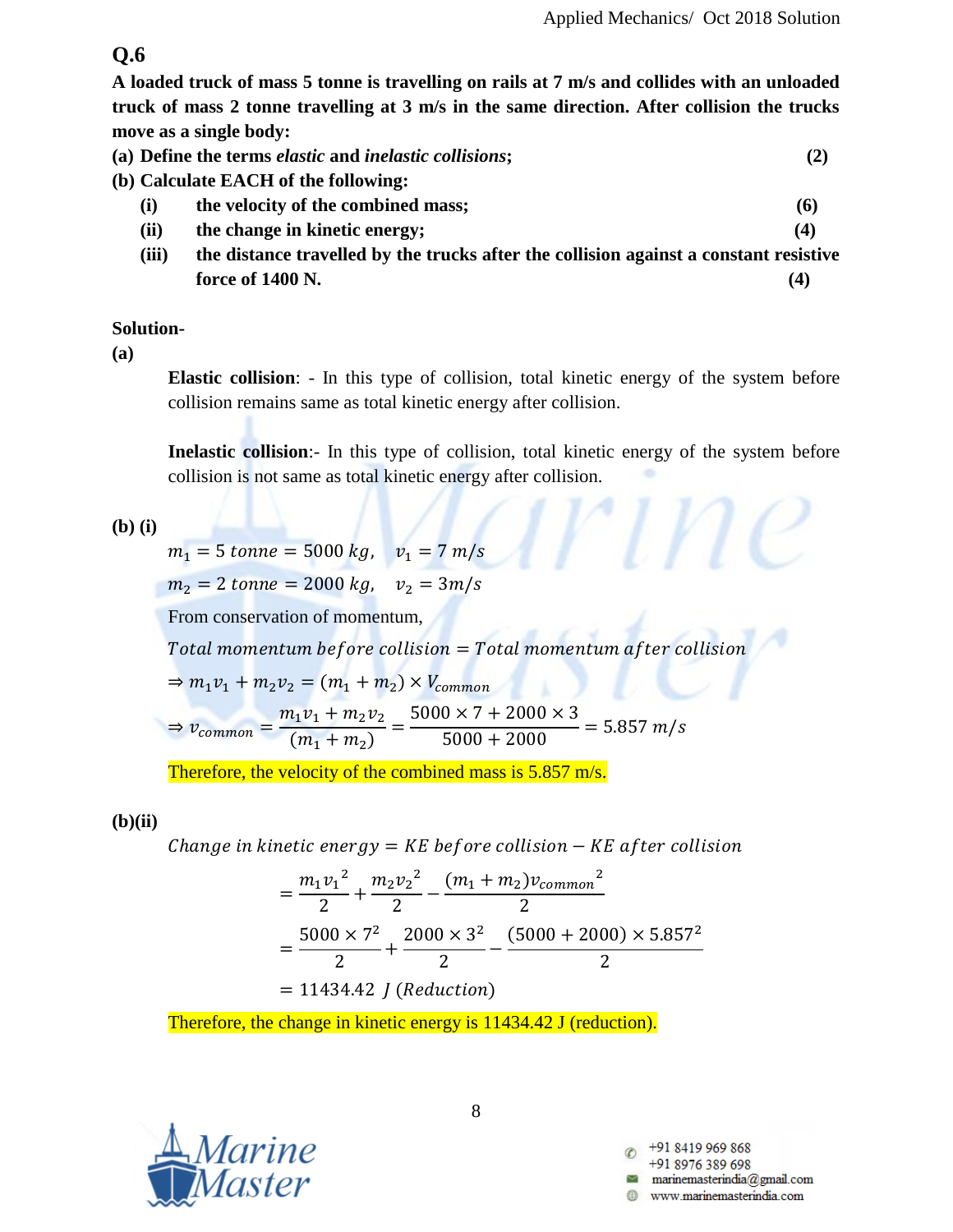#### **(b)(iii)**

 $F = 1400 N$ By Newton's second law of motion

$$
\sum F = m \times a
$$
  
-F = (5000 + 2000) × a<sub>common</sub>  

$$
\Rightarrow -1400 = 7000 \times a_{common}
$$
  

$$
\Rightarrow a_{common} = -0.2 m/s2
$$

 $V_{common1} = 5.857 m/s$  $V_{common2} = 0 m/s$ 

From equation of motion

$$
v^2 = u^2 + 2as
$$
  
\n⇒  $s = \frac{v^2 - u^2}{2a}$   
\n∴ Distance travelled =  $\frac{v_{common2}^2 - v_{common1}^2}{2 \times a_{common}} = \frac{0 - 5.857^2}{2 \times (-0.2)} = 85.76 m$ 

Master

Therefore, the distance travelled by trucks after the collision is 85.76 m.

![](_page_8_Picture_8.jpeg)

+91 8419 969 868 +91 8976 389 698 www.marinemasterindia.com A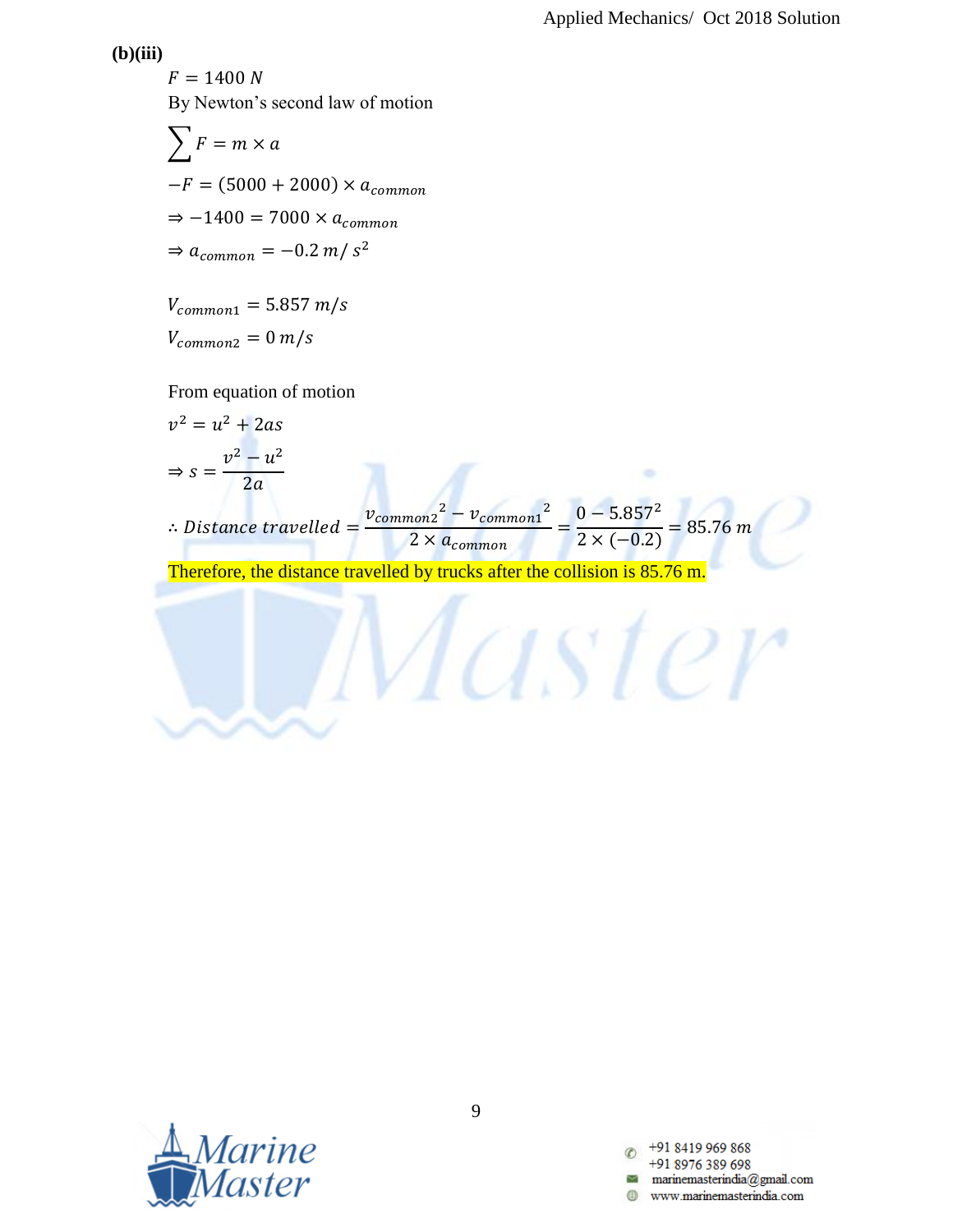**A solid rectangular beam carries a uniformly distributed load of 10 kN/m over its entire span of 6 m which is simply supported at both ends, as shown in Fig Q7. The beam has a breadth 100 mm and a maximum bending stress of 70 MN/m<sup>2</sup> .** 

**Calculate EACH of the following:**

- **(a) the magnitude and position of the maximum bending moment; (2)**
- **(b) the minimum depth of the beam; (8)**
- **(c) the minimum dimensions of a replacement solid square beam under these loading conditions. (2)**

![](_page_9_Figure_7.jpeg)

I  $\mathcal{Y}$ 

![](_page_9_Picture_9.jpeg)

10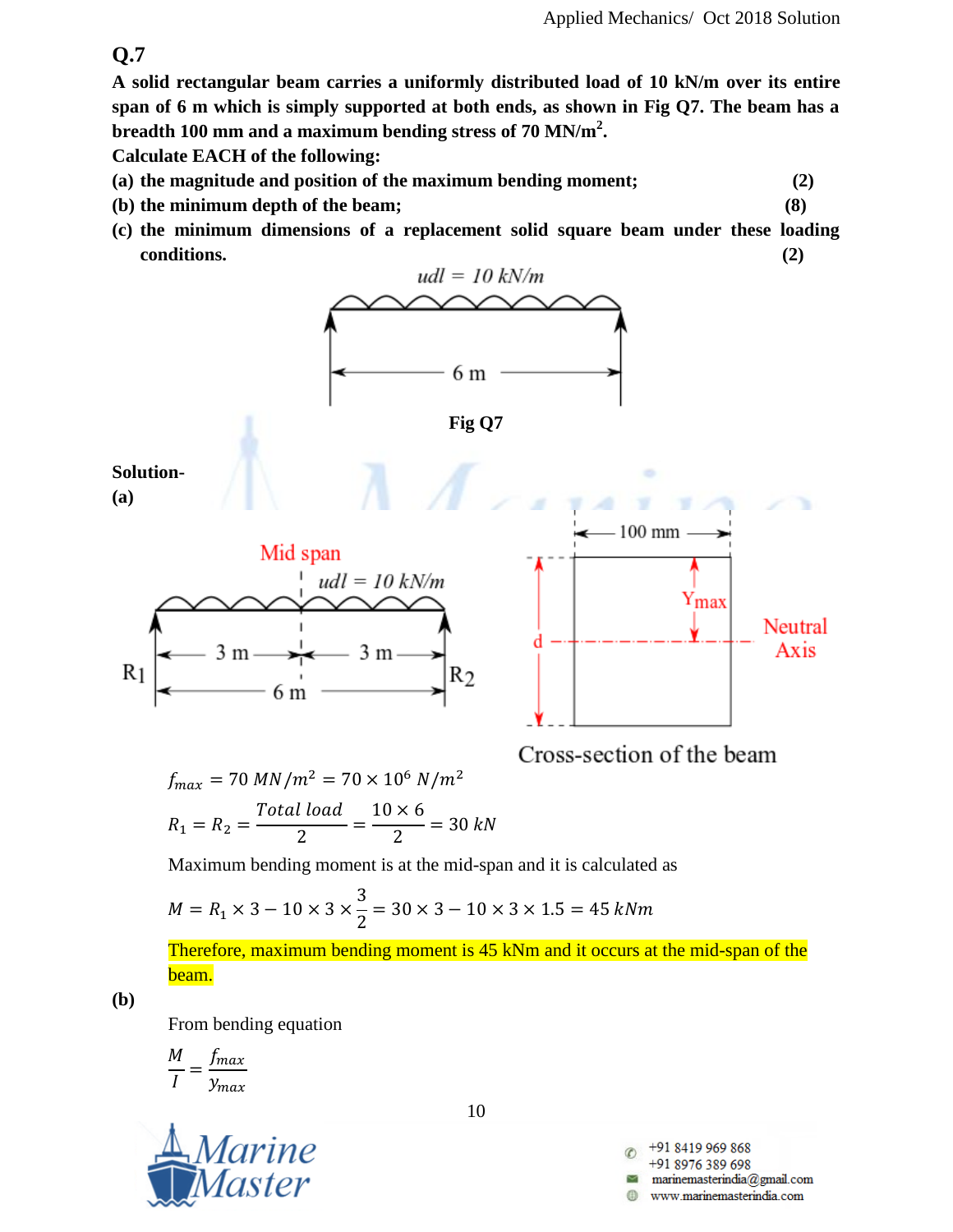$$
\Rightarrow \frac{45 \times 10^3}{\frac{bd^3}{12}} = \frac{70 \times 10^6}{\frac{d}{2}}
$$
  

$$
\Rightarrow \frac{45 \times 10^3}{\frac{bd^2}{6}} = 70 \times 10^6
$$
  

$$
\Rightarrow \frac{45 \times 10^3}{\frac{0.1 \times d^2}{6}} = 70 \times 10^6
$$
  

$$
\Rightarrow d = \sqrt{\frac{45 \times 10^3 \times 6}{0.1 \times 70 \times 10^6}} = 0.196 \text{ m} = 196 \text{ mm}
$$

Therefore, the minimum depth of the beam is 196 mm.

![](_page_10_Figure_3.jpeg)

Therefore, size of square cross-section is 156.8 mm.

![](_page_10_Picture_5.jpeg)

11

+91 8419 969 868 +91 8976 389 698 www.marinemasterindia.com æ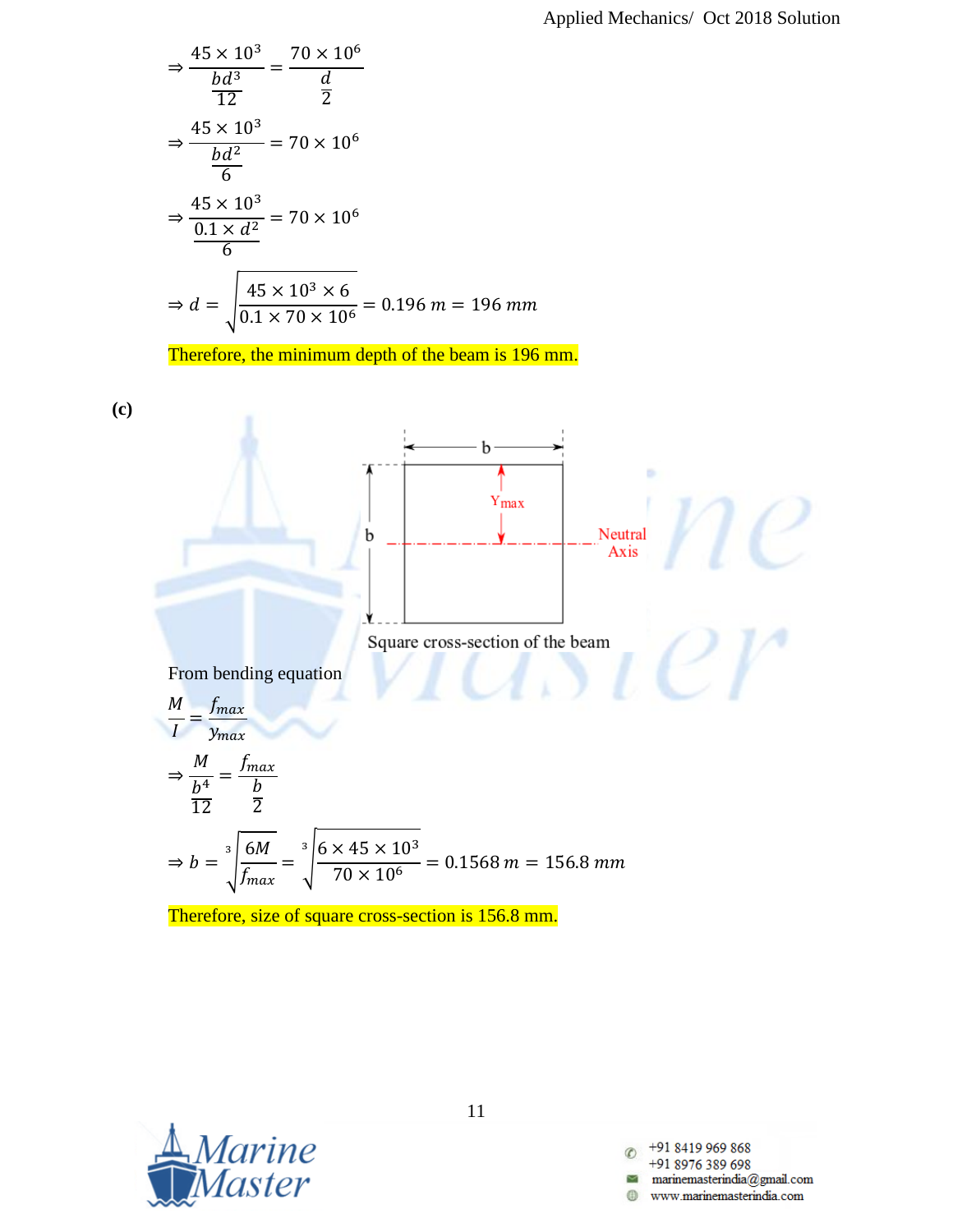÷

## **Q.8**

**A close coiled helical spring with mean coil diameter 40 mm is made from 5 mm diameter wire. The stress in the wire must not exceed 250 N/mm<sup>2</sup> at the maximum spring deflection of 20 mm.**

**Calculate EACH of the following:**

- **(a) the number of coils in the spring; (8)**
- **(b) the load which causes maximum deflection; (6)**
- **(c) the energy stored within the spring at maximum deflection. (2)**

**Note: Modulus of Rigidity for wire = 88 kN/mm<sup>2</sup>**

#### **Solution**

Mean coil Diameter =  $D = 40$  mm = 0.04 m Wire diameter =  $d = 5$  mm = 0.005 m  $\tau_{max}=250\;N/mm^2=250\times 10^6\;N/m^2$ Maximum spring deflection =  $\delta$  = 20 mm = 0.02 m  $G = 88 kN/mm^2 = 88 \times 10^9 N/m^2$ 

**(a)**

We know that,

$$
\delta = \frac{8WD^3n}{Gd^4} \qquad \Rightarrow \qquad n = \frac{\delta Gd^4}{8WD^3} \qquad \qquad - - - - - - - - \qquad (i
$$

We also know that,

$$
\tau_{max} = \frac{8WD}{\pi d^3} \quad \Rightarrow \quad W = \frac{\pi d^3 \tau_{max}}{8D} = \frac{\pi \times 0.005^3 \times 250 \times 10^6}{8 \times 0.04} = 306.796 \text{ N}
$$

Substitute value W in equation (i)

$$
(i) \Rightarrow n = \frac{\delta G d^4}{8WD^3} = \frac{0.02 \times 88 \times 10^9 \times 0.005^4}{8 \times 306.796 \times 0.04^3} = 7
$$

Therefore, the number of coils in the spring is 7.

## **(b)**

The load which causes maximum deflection is 306.796 N.

**(c)**

Energy stored in spring = 
$$
\frac{W \times \delta}{2}
$$
 =  $\frac{306.796 \times 0.02}{2}$  = 3.068 J  
Therefore, the energy stored within the spring at maximum deflection is 3.068 J.

![](_page_11_Picture_22.jpeg)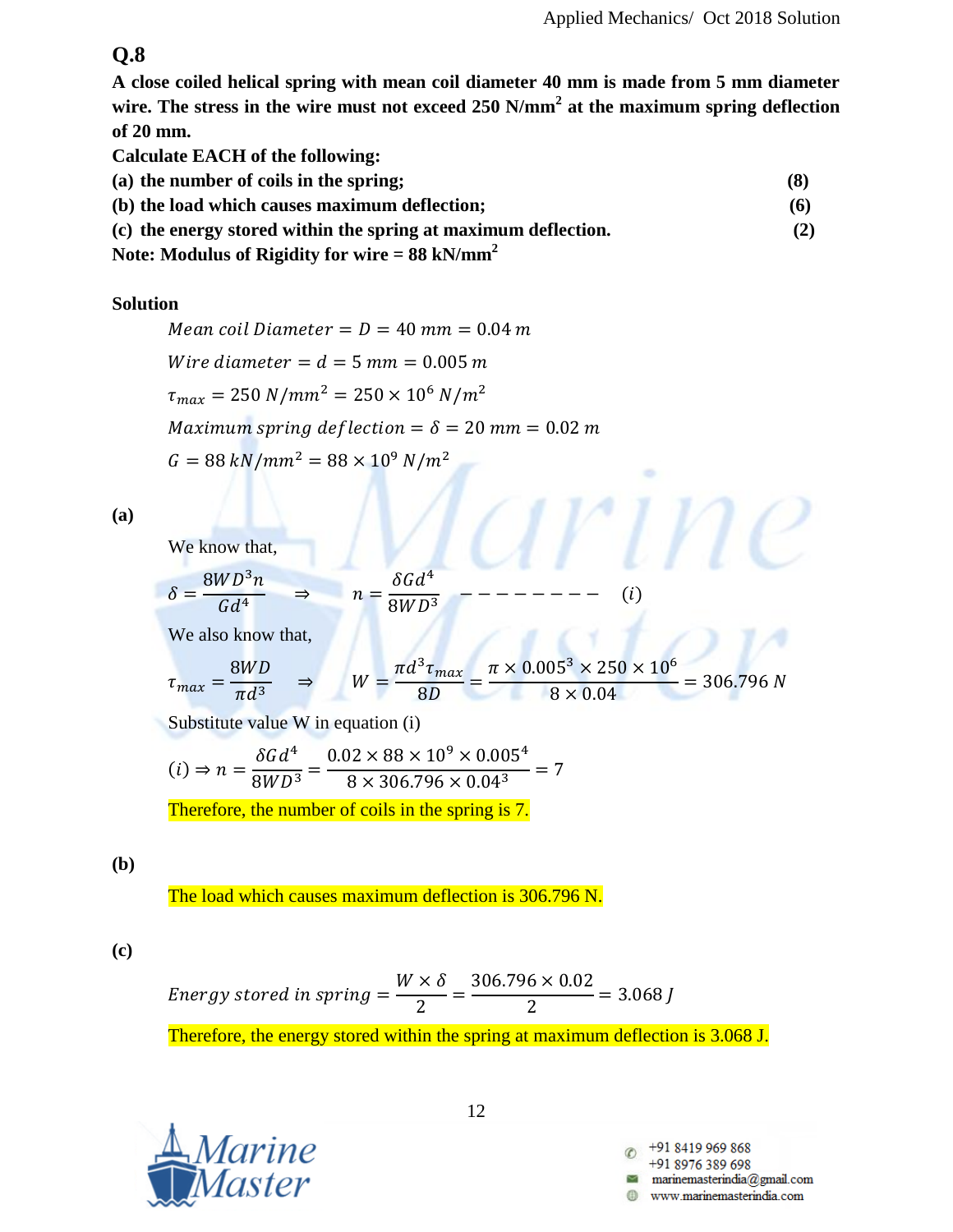**A composite component consists of a steel rod, which is 250 mm long with diameter of 35 mm, which is firmly attached to an aluminium rod 625 mm in length as shown in Fig Q9. When the component has a tensile load of 32 kN applied to it the extension of the steel and aluminium sections are identical.**

**Calculate EACH of the following:**

- **(a) the diameter of the aluminium rod; (8)**
- **(b) the stress in each section of the component; (4)**
- **(c) the total extension of the component. (4)**
- **Note: Modulus of Elasticity for steel = 200 GN/m<sup>2</sup>**

**Modulus of Elasticity for aluminium = 70 GN/m<sup>2</sup>**

![](_page_12_Figure_9.jpeg)

$$
P = 32 kN = 32 \times 10^3 N
$$
  
\n
$$
E_{St} = 200 \text{ GN/m}^2 = 200 \times 10^9 \text{ N/m}^2
$$
  
\n
$$
E_{AL} = 70 \text{ GN/m}^2 = 70 \times 10^9 \text{ N/m}^2
$$

**(a)**

Extension of steel = Extension of Aluminium

$$
\Rightarrow \Delta l_{St} = \Delta l_{AL}
$$

$$
\Rightarrow \frac{Pl_{St}}{A_{St}E_{St}} = \frac{Pl_{AL}}{A_{AL}E_{AL}}
$$

![](_page_12_Picture_14.jpeg)

13